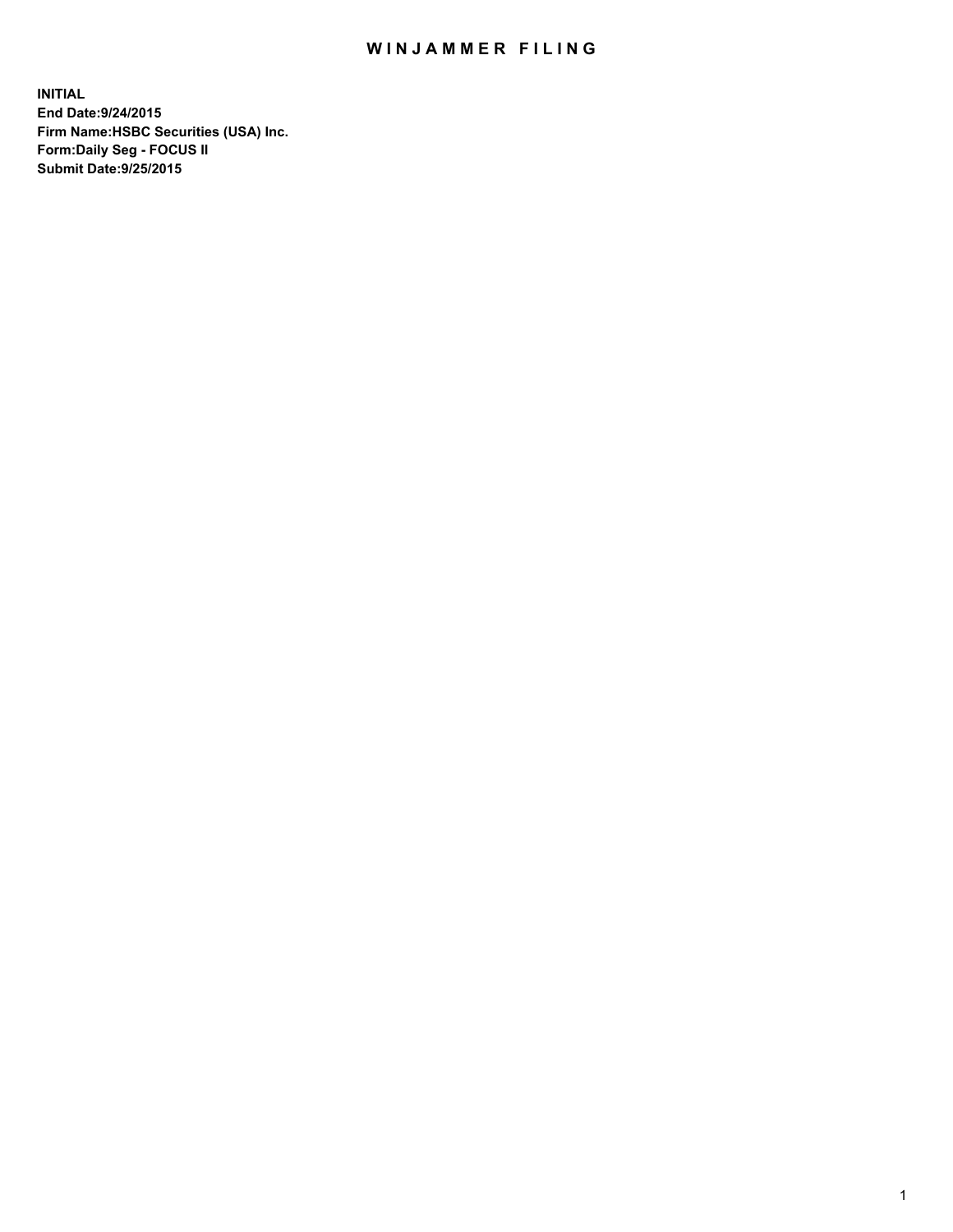## **INITIAL End Date:9/24/2015 Firm Name:HSBC Securities (USA) Inc. Form:Daily Seg - FOCUS II Submit Date:9/25/2015 Daily Segregation - Cover Page**

| Name of Company<br><b>Contact Name</b><br><b>Contact Phone Number</b><br><b>Contact Email Address</b>                                                                                                                                                                                                                          | <b>HSBC Securities (USA) Inc.</b><br>Steven richardson<br>212-525-6445<br>steven.richardson@us.hsbc.com |
|--------------------------------------------------------------------------------------------------------------------------------------------------------------------------------------------------------------------------------------------------------------------------------------------------------------------------------|---------------------------------------------------------------------------------------------------------|
| FCM's Customer Segregated Funds Residual Interest Target (choose one):<br>a. Minimum dollar amount: ; or<br>b. Minimum percentage of customer segregated funds required:%; or<br>c. Dollar amount range between: and; or<br>d. Percentage range of customer segregated funds required between: % and %.                        | 50,000,000<br>0 <sub>0</sub><br>0 <sub>0</sub>                                                          |
| FCM's Customer Secured Amount Funds Residual Interest Target (choose one):<br>a. Minimum dollar amount: ; or<br>b. Minimum percentage of customer secured funds required:%; or<br>c. Dollar amount range between: and; or<br>d. Percentage range of customer secured funds required between:% and%.                            | 10,000,000<br><u>0</u><br>0 <sub>0</sub><br>0 <sub>0</sub>                                              |
| FCM's Cleared Swaps Customer Collateral Residual Interest Target (choose one):<br>a. Minimum dollar amount: ; or<br>b. Minimum percentage of cleared swaps customer collateral required:% ; or<br>c. Dollar amount range between: and; or<br>d. Percentage range of cleared swaps customer collateral required between:% and%. | 70,000,000<br>00<br><u>00</u>                                                                           |

Attach supporting documents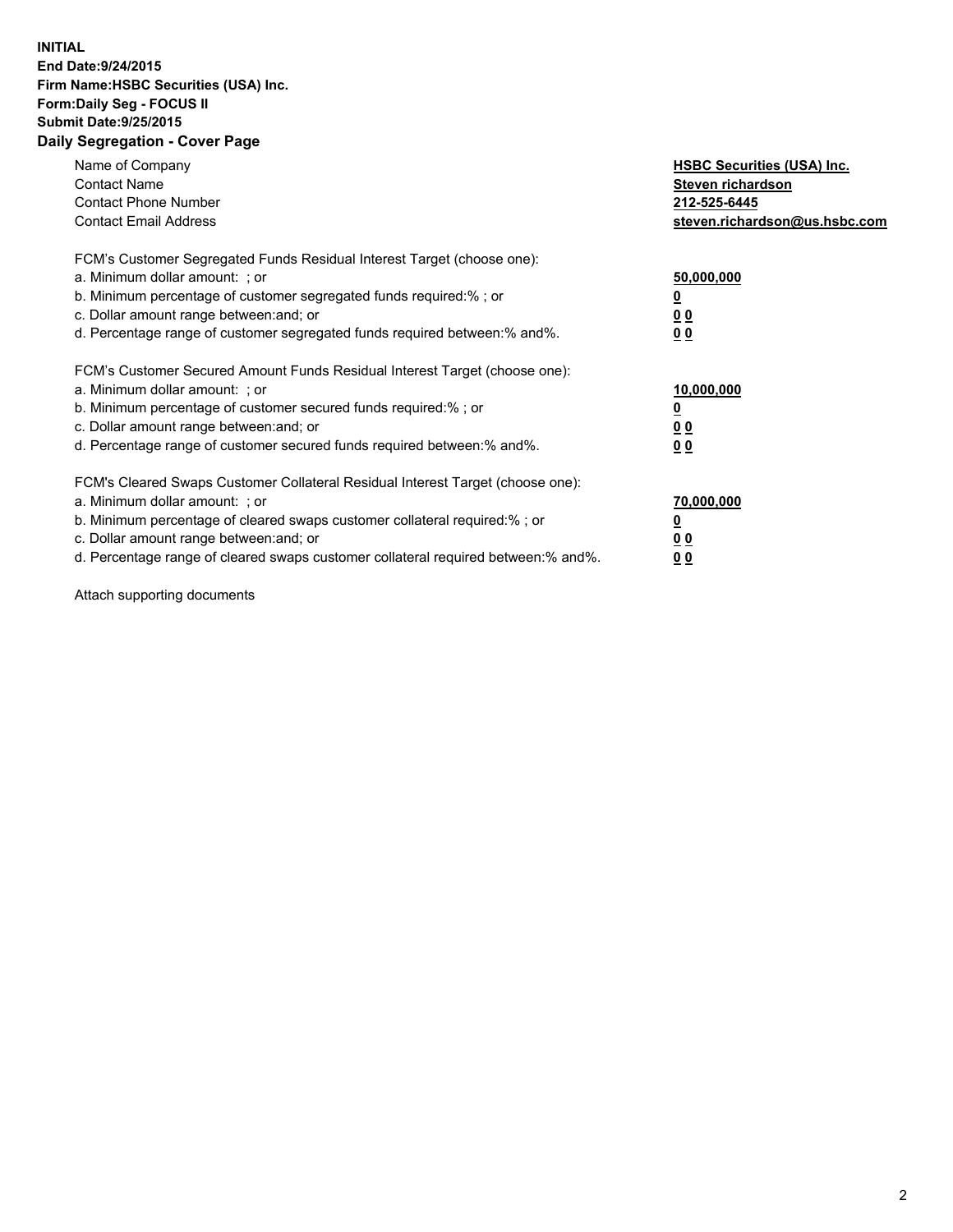**INITIAL End Date:9/24/2015 Firm Name:HSBC Securities (USA) Inc. Form:Daily Seg - FOCUS II Submit Date:9/25/2015 Daily Segregation - Secured Amounts**

Foreign Futures and Foreign Options Secured Amounts Amount required to be set aside pursuant to law, rule or regulation of a foreign government or a rule of a self-regulatory organization authorized thereunder **0** [7305] 1. Net ledger balance - Foreign Futures and Foreign Option Trading - All Customers A. Cash **33,964,188** [7315] B. Securities (at market) **138,001,421** [7317] 2. Net unrealized profit (loss) in open futures contracts traded on a foreign board of trade **25,171,185** [7325] 3. Exchange traded options a. Market value of open option contracts purchased on a foreign board of trade **0** [7335] b. Market value of open contracts granted (sold) on a foreign board of trade **0** [7337] 4. Net equity (deficit) (add lines 1. 2. and 3.) **197,136,794** [7345] 5. Account liquidating to a deficit and account with a debit balances - gross amount **7,419,937** [7351] Less: amount offset by customer owned securities **-4,246,262** [7352] **3,173,675** [7354] 6. Amount required to be set aside as the secured amount - Net Liquidating Equity Method (add lines 4 and 5) **200,310,469** [7355] 7. Greater of amount required to be set aside pursuant to foreign jurisdiction (above) or line 6. **200,310,469** [7360] FUNDS DEPOSITED IN SEPARATE REGULATION 30.7 ACCOUNTS 1. Cash in banks A. Banks located in the United States **34,109,688** [7500] B. Other banks qualified under Regulation 30.7 **0** [7520] **34,109,688** [7530] 2. Securities A. In safekeeping with banks located in the United States **94,006,591** [7540] B. In safekeeping with other banks qualified under Regulation 30.7 **0** [7560] **94,006,591** [7570] 3. Equities with registered futures commission merchants A. Cash **0** [7580] B. Securities **0** [7590] C. Unrealized gain (loss) on open futures contracts **0** [7600] D. Value of long option contracts **0** [7610] E. Value of short option contracts **0** [7615] **0** [7620] 4. Amounts held by clearing organizations of foreign boards of trade A. Cash **0** [7640] B. Securities **0** [7650] C. Amount due to (from) clearing organization - daily variation **0** [7660] D. Value of long option contracts **0** [7670] E. Value of short option contracts **0** [7675] **0** [7680] 5. Amounts held by members of foreign boards of trade A. Cash **77,153,559** [7700] B. Securities **43,994,830** [7710] C. Unrealized gain (loss) on open futures contracts **25,171,185** [7720] D. Value of long option contracts **0** [7730] E. Value of short option contracts **0** [7735] **146,319,574** [7740] 6. Amounts with other depositories designated by a foreign board of trade **0** [7760] 7. Segregated funds on hand **0** [7765] 8. Total funds in separate section 30.7 accounts **274,435,853** [7770] 9. Excess (deficiency) Set Aside for Secured Amount (subtract line 7 Secured Statement Page 1 from Line 8) **74,125,384** [7380] 10. Management Target Amount for Excess funds in separate section 30.7 accounts **10,000,000** [7780] 11. Excess (deficiency) funds in separate 30.7 accounts over (under) Management Target **64,125,384** [7785]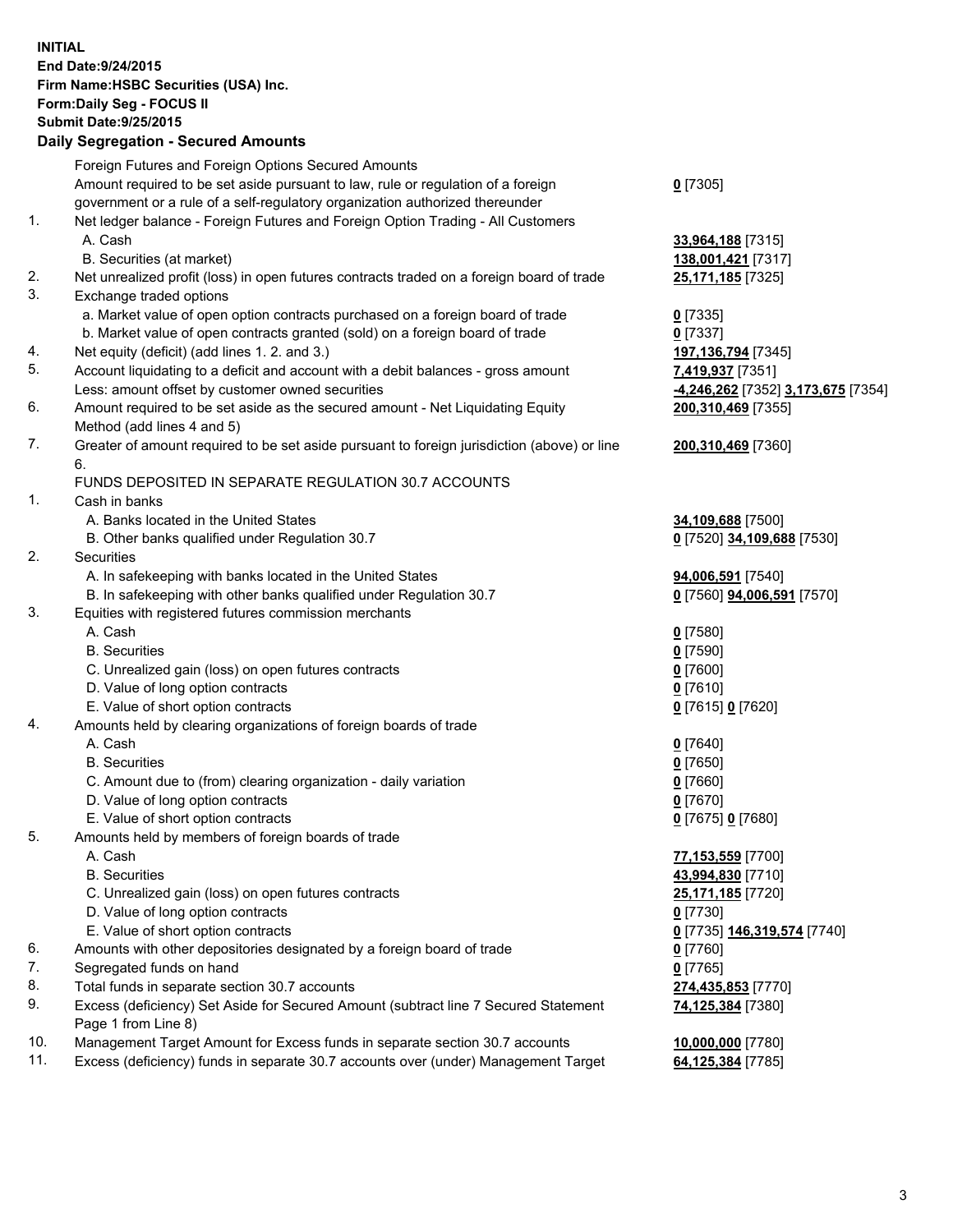| <b>INITIAL</b>                            | End Date: 9/24/2015<br>Firm Name: HSBC Securities (USA) Inc.<br>Form: Daily Seg - FOCUS II     |                             |  |  |  |  |
|-------------------------------------------|------------------------------------------------------------------------------------------------|-----------------------------|--|--|--|--|
|                                           | <b>Submit Date: 9/25/2015</b>                                                                  |                             |  |  |  |  |
| Daily Segregation - Segregation Statement |                                                                                                |                             |  |  |  |  |
|                                           | SEGREGATION REQUIREMENTS(Section 4d(2) of the CEAct)                                           |                             |  |  |  |  |
| 1.                                        | Net ledger balance                                                                             |                             |  |  |  |  |
|                                           | A. Cash                                                                                        | 298,075,306 [7010]          |  |  |  |  |
|                                           | B. Securities (at market)                                                                      | 927,609,163 [7020]          |  |  |  |  |
| 2.                                        | Net unrealized profit (loss) in open futures contracts traded on a contract market             | -74,588,715 [7030]          |  |  |  |  |
| 3.                                        | Exchange traded options                                                                        |                             |  |  |  |  |
|                                           | A. Add market value of open option contracts purchased on a contract market                    | 144,062,699 [7032]          |  |  |  |  |
|                                           | B. Deduct market value of open option contracts granted (sold) on a contract market            | 11,676,461 [7033]           |  |  |  |  |
| 4.                                        | Net equity (deficit) (add lines 1, 2 and 3)                                                    | 1,283,481,992 [7040]        |  |  |  |  |
| 5.                                        | Accounts liquidating to a deficit and accounts with                                            |                             |  |  |  |  |
|                                           | debit balances - gross amount                                                                  | 2,210,414 [7045]            |  |  |  |  |
|                                           | Less: amount offset by customer securities                                                     | -2,210,363 [7047] 51 [7050] |  |  |  |  |
| 6.                                        | Amount required to be segregated (add lines 4 and 5)                                           | 1,283,482,043 [7060]        |  |  |  |  |
|                                           | FUNDS IN SEGREGATED ACCOUNTS                                                                   |                             |  |  |  |  |
| 7.                                        | Deposited in segregated funds bank accounts                                                    |                             |  |  |  |  |
|                                           | A. Cash                                                                                        | 16,981,704 [7070]           |  |  |  |  |
|                                           | B. Securities representing investments of customers' funds (at market)                         | $0$ [7080]                  |  |  |  |  |
|                                           | C. Securities held for particular customers or option customers in lieu of cash (at            | 219,767,504 [7090]          |  |  |  |  |
|                                           | market)                                                                                        |                             |  |  |  |  |
| 8.                                        | Margins on deposit with derivatives clearing organizations of contract markets                 |                             |  |  |  |  |
|                                           | A. Cash                                                                                        | 29,136,032 [7100]           |  |  |  |  |
|                                           | B. Securities representing investments of customers' funds (at market)                         | 204,754,370 [7110]          |  |  |  |  |
|                                           | C. Securities held for particular customers or option customers in lieu of cash (at<br>market) | 707,841,659 [7120]          |  |  |  |  |
| 9.                                        | Net settlement from (to) derivatives clearing organizations of contract markets                | 48,722,145 [7130]           |  |  |  |  |
| 10.                                       | Exchange traded options                                                                        |                             |  |  |  |  |
|                                           | A. Value of open long option contracts                                                         | 144,062,699 [7132]          |  |  |  |  |
|                                           | B. Value of open short option contracts                                                        | -11,676,461 [7133]          |  |  |  |  |
| 11.                                       | Net equities with other FCMs                                                                   |                             |  |  |  |  |
|                                           | A. Net liquidating equity                                                                      | 59,106,214 [7140]           |  |  |  |  |
|                                           | B. Securities representing investments of customers' funds (at market)                         | $0$ [7160]                  |  |  |  |  |
|                                           | C. Securities held for particular customers or option customers in lieu of cash (at<br>market) | $0$ [7170]                  |  |  |  |  |
| 12.                                       | Segregated funds on hand                                                                       | $0$ [7150]                  |  |  |  |  |
| 13.                                       | Total amount in segregation (add lines 7 through 12)                                           | 1,418,695,866 [7180]        |  |  |  |  |
| 14.                                       | Excess (deficiency) funds in segregation (subtract line 6 from line 13)                        | 135,213,823 [7190]          |  |  |  |  |
| 15.                                       | Management Target Amount for Excess funds in segregation                                       | 50,000,000 [7194]           |  |  |  |  |
| 16.                                       | Excess (deficiency) funds in segregation over (under) Management Target Amount                 | 85,213,823 [7198]           |  |  |  |  |

16. Excess (deficiency) funds in segregation over (under) Management Target Amount Excess